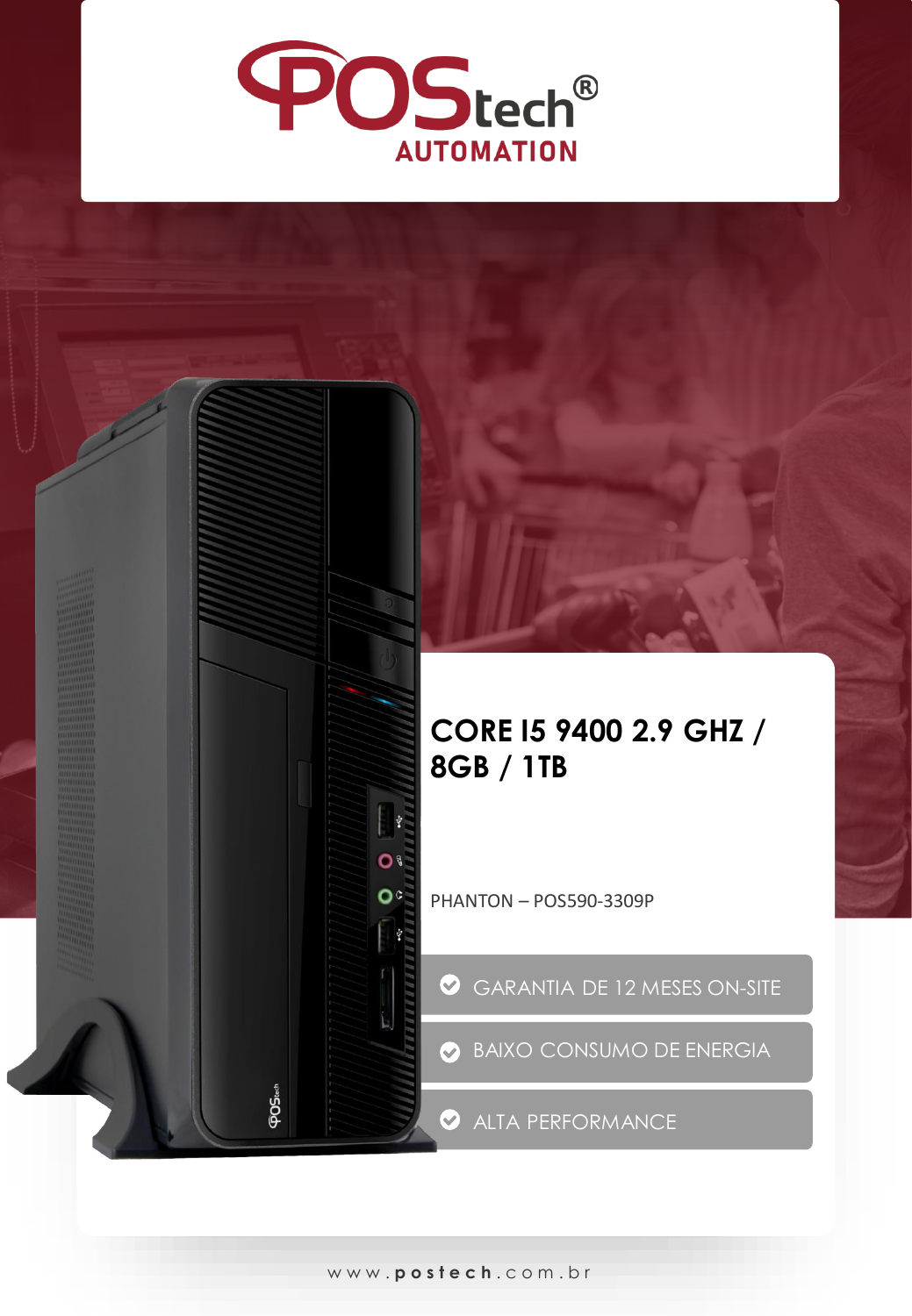| <b>PHANTON</b>      | POS590-3309P                                                                                                                                                                                                                                                                                                                                        |
|---------------------|-----------------------------------------------------------------------------------------------------------------------------------------------------------------------------------------------------------------------------------------------------------------------------------------------------------------------------------------------------|
| PLACA MÃE           | IMPH310 PRO                                                                                                                                                                                                                                                                                                                                         |
| <b>PROCESSADOR</b>  | <b>INTEL® CORE I5 2.9GHZ 9400</b><br>9MB CACHE                                                                                                                                                                                                                                                                                                      |
| <b>CHIPSET</b>      | <b>INTEL® H310 EXPRESS</b>                                                                                                                                                                                                                                                                                                                          |
| <b>MEMÓRIA</b>      | 8GB DDR4                                                                                                                                                                                                                                                                                                                                            |
| <b>DISCO RÍGIDO</b> | $1$ TB                                                                                                                                                                                                                                                                                                                                              |
| ÁUDIO               | <b>CHIP DE ÁUDIO REALTEK®</b><br>ALC662 DE ALTA<br>RESOLUÇÃO                                                                                                                                                                                                                                                                                        |
| VÍDEO               | <b>GRÁFICOS INTEGRADOS</b><br><b>COM PROCESSADORES</b><br><b>INTEL® HD GRAPHICS:</b><br>1 X HDMI PORTA, SUPORTE<br>MÁXIMO DE RESOLUÇÃO<br>4096X2160@24HZ<br>1 X D - SUB PORTA, SUPORTE<br>MÁXIMO DE RESOLUÇÃO<br>1920X1200@60HZ<br>1 X DVI-D PORTA, SUPORTE<br>MÁXIMO DE RESOLUÇÃO<br>1920X1200@60HZ SUPORTA<br>ATÉ 3 MONITORES<br>SIMULTANEAMENTE. |
| <b>REDE</b>         | 10/100/1000MBPS                                                                                                                                                                                                                                                                                                                                     |